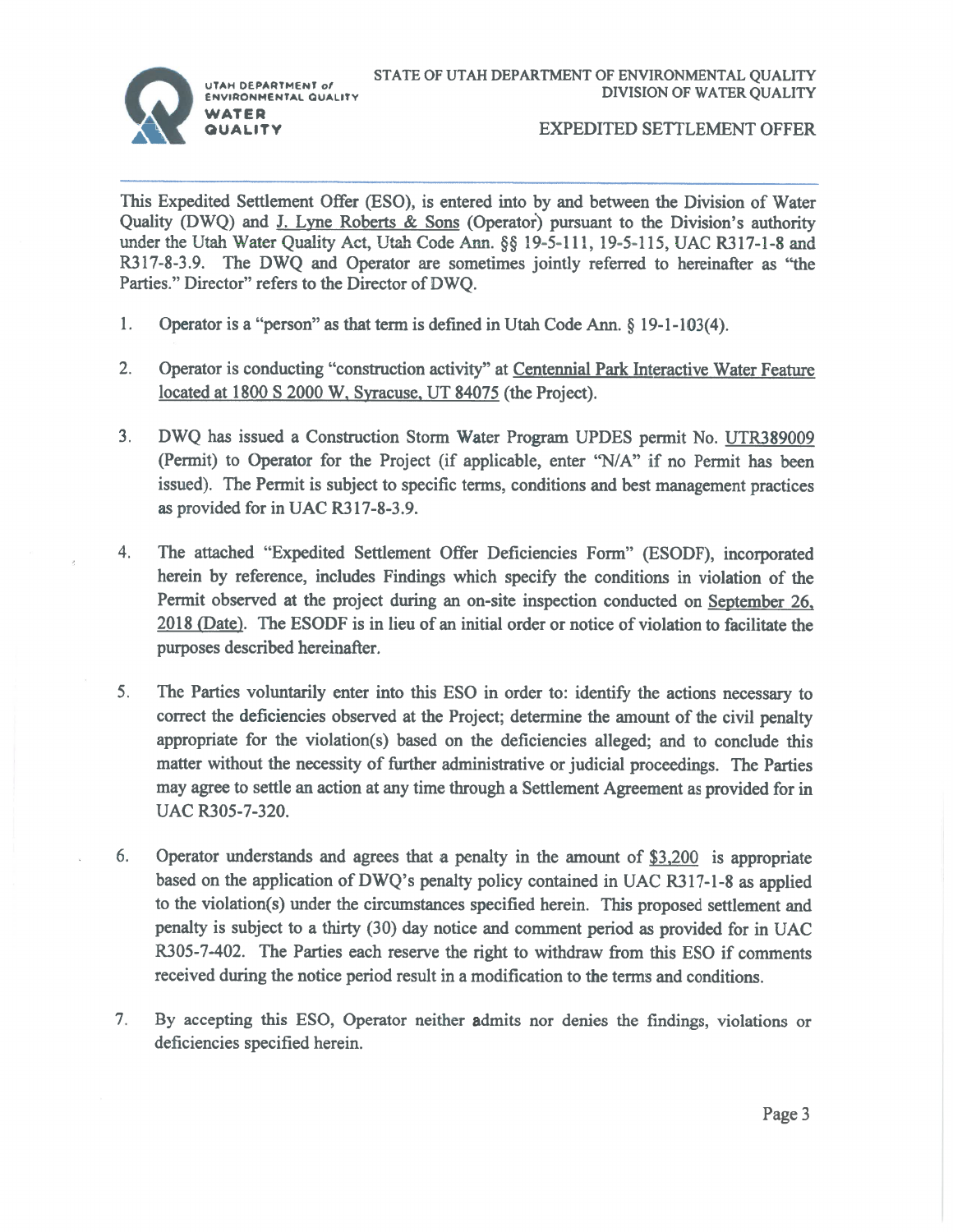UTAH DEPARTMENT of



### **EXPEDITED SETTLEMENT OFFER**

- $8<sub>1</sub>$ Operator agrees to the terms, conditions and requirements of this ESO. By signing this ESO, Operator understands, acknowledges and agrees that it waives: (1) the opportunity for an administrative hearing pursuant to UCA 19-1-301; (2) the right to contest the finding(s) in the ESDOF and the penalty amount specified herein; and (3) the opportunity for judicial review.
- $9<sub>1</sub>$ Operator certifies that all deficiencies identified herein have been corrected and that the Project is currently in full compliance with the terms and provisions of the Permit. Additionally, Operator has attached to this ESO: (1) a written description detailing how the deficiencies were corrected; and (2) representative photographs documenting the current conditions and the associated BMPs implemented at the Project.
- 10. The Parties mutually agree that this ESO is entered in good faith and is an appropriate means to resolve the matters specified herein.
- 11. This ESO will be final after the thirty day notice and comment period on the date the Director signs the ESO, at which time the civil penalty takes effect.
- 12. Operator agrees that within fifteen (15) calendar days of receiving the signed and final ESO from the Division, Operator shall submit a certified or cashier's check written to the Division of Water Quality in the amount specified in paragraph 6, above and hand deliver or send by certified mail to:

Division of Water Quality PO Box 144870 Salt Lake City, Utah 84114-4870

- 13. Notwithstanding paragraph 7 above, the violations described herein will constitute part of Operator's compliance history where such history is relevant, including any subsequent violations. Operator understands and agrees that this ESO is not and cannot be raised as a defense to any other action to enforce any federal, state or local law.
- 14. This ESO, when final, is binding upon Operator and any corporate subsidiaries or parents, their officers, directors, employees, successors in interest, and assigns. The undersigned warrants that it is authorized to legally bind their respective principals to this ESO.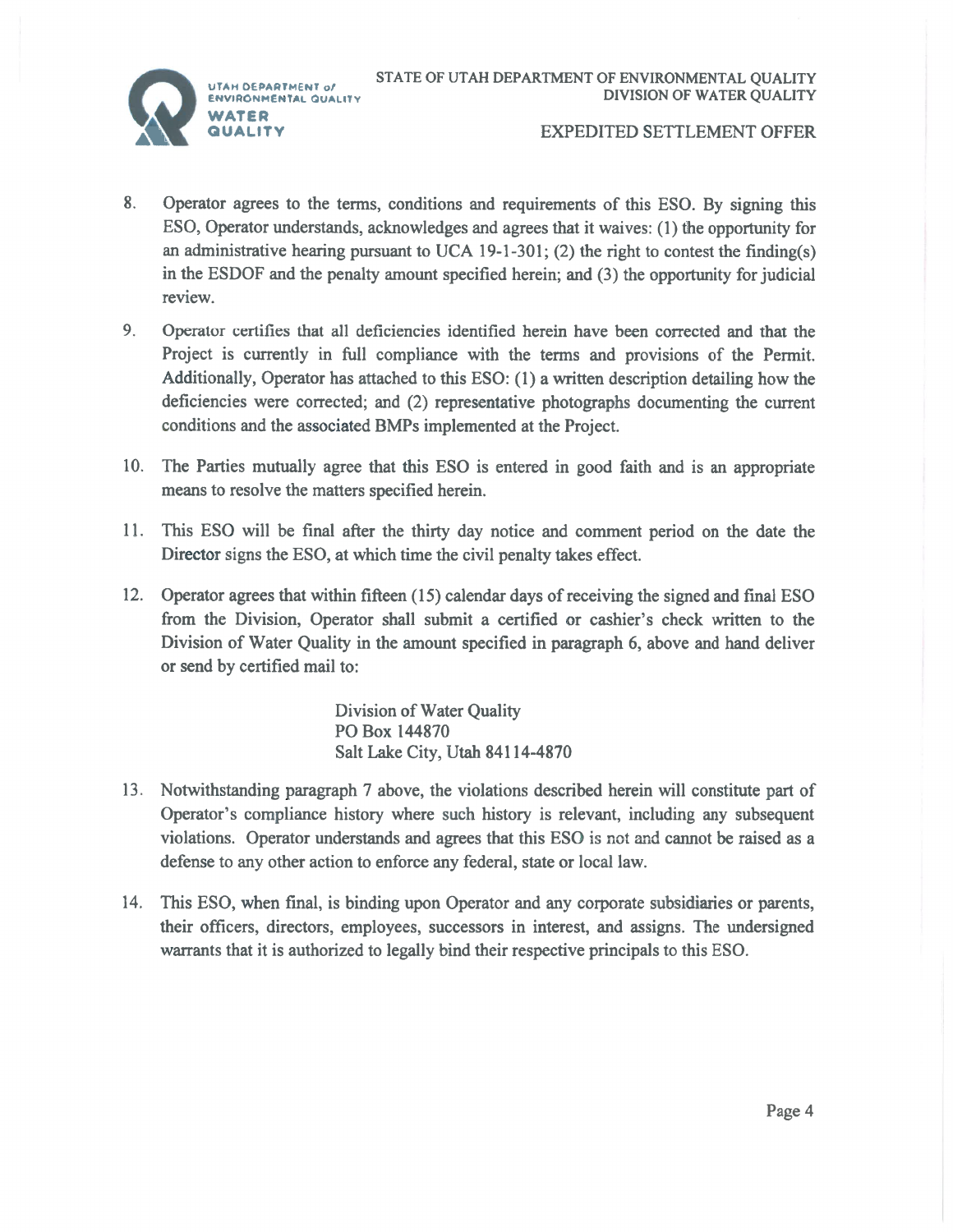

# **EXPEDITED SETTLEMENT OFFER**

## **ACCEPTED BY OPERATOR:**

|                    | Name (print) SCOTT ROBERTS |                   |
|--------------------|----------------------------|-------------------|
| Title (print) $VP$ |                            |                   |
| Signature          |                            | Date $11/21/2018$ |
|                    |                            |                   |

DIVISION OF WATER QUALITY

Erica Brown Gaddis, PhD, Director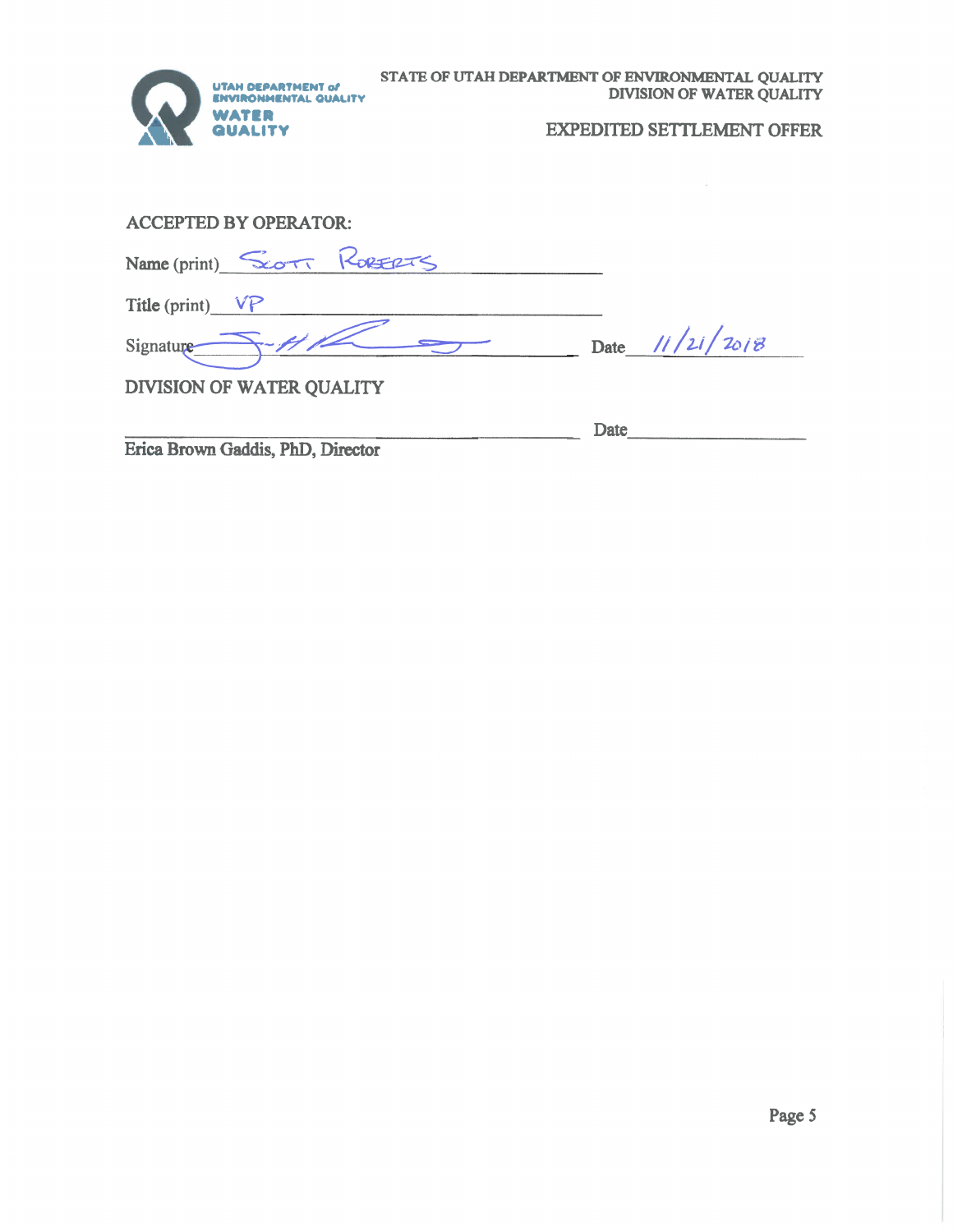|                                                                                                                                                                                                                                                                                                                                                                                                                         |                                                                     | <b>Citation</b>                         | R<br>C | No. of<br>Deficien- | <b>Dollar</b> |              |
|-------------------------------------------------------------------------------------------------------------------------------------------------------------------------------------------------------------------------------------------------------------------------------------------------------------------------------------------------------------------------------------------------------------------------|---------------------------------------------------------------------|-----------------------------------------|--------|---------------------|---------------|--------------|
| <b>PERMIT COVERAGE</b>                                                                                                                                                                                                                                                                                                                                                                                                  | <b>Findings</b>                                                     | Reference**                             | $A^*$  | cies                | <b>Amount</b> | <b>Total</b> |
| 1 Operator unpermitted for _____1__months (# months<br>unpermitted equals number of violations)                                                                                                                                                                                                                                                                                                                         |                                                                     | UAC R317-8-3.9(1),<br>(6)(d)10, 8(6)(e) |        |                     | $$500.00 =$   |              |
| <b>SWPPP REVIEW</b>                                                                                                                                                                                                                                                                                                                                                                                                     |                                                                     |                                         |        |                     |               |              |
| 2 SWPPP not prepared (If no SWMP, leave elements No SWPPP available. There was one in<br>3 - 24 blank and put "1" for deficiencies)                                                                                                                                                                                                                                                                                     | development but not completed and not<br>made available for review. | UT CGP 7.1.1                            |        |                     | $$3,000.00$ = | \$3,000      |
| 3 SWPPP prepared but prepared after construction<br>start (# of months = # of violations)                                                                                                                                                                                                                                                                                                                               |                                                                     | UT CGP 7.1.1 & 1.4                      |        |                     | $$200.00 =$   |              |
| 4 SWPPP does not list and identify all potential<br>sources of pollution to include: portable toilet, fuel<br>tanks, egress points, staging areas, waste<br>containers, chemical storage areas, concrete<br>washout, paints, solvents, etc.                                                                                                                                                                             |                                                                     | <b>UT CGP 7.2.6</b>                     |        |                     | $$75.00$ =    |              |
| 5 SWPPP does not correctly identify owner and<br>general contractor for the project site                                                                                                                                                                                                                                                                                                                                |                                                                     | UT CGP 1.1.1                            |        |                     | $$50.00$ =    |              |
| 6 SWPPP does not have site description, as follows:                                                                                                                                                                                                                                                                                                                                                                     |                                                                     |                                         |        |                     |               |              |
| 7 Nature of activity in description (including disturbed<br>& total acres)                                                                                                                                                                                                                                                                                                                                              |                                                                     | UT CGP 7.2.2                            |        |                     | $$40.00$ =    |              |
| 8 Intended sequence of major activities                                                                                                                                                                                                                                                                                                                                                                                 |                                                                     | UT CGP 7.2.4                            |        |                     | $$40.00$ =    |              |
| 9 Site Map                                                                                                                                                                                                                                                                                                                                                                                                              |                                                                     | UT CGP 7.2.5                            |        |                     | $$400.00 =$   |              |
| 10 Site map does not show boundaries of project &<br>disturbances, drainage patterns, slopes, stockpiles,<br>surface waters, inlets, egress points, storm water<br>control measures, natural buffers, structures (to be<br>constructed), stabilization practices, offsite staging,<br>waste bins, equipment storage areas, discharge<br>points, areas of final stabilization (each relevant<br>omission is 1 violation) |                                                                     | UT CGP 7.2.5.a to h.                    |        |                     | $$25.00$ =    |              |

| LEGAL NAME AND MAILING ADDRESS OF OPERATOR | <b>Telephone Number</b>          | <b>UPDES Permit No.</b>                                        |           |            |
|--------------------------------------------|----------------------------------|----------------------------------------------------------------|-----------|------------|
| <b>Scott Roberts</b>                       | 801-404-1752                     | UTR389009                                                      |           |            |
| J. Lyne Roberts & Sons                     |                                  |                                                                |           |            |
| 2705 N 550 E                               | Inspector Name:                  | <b>Lisa Stevens</b><br><b>Construction Storm Water Program</b> |           |            |
| Provo, UT 84604                            | <b>UPDES Program:</b>            |                                                                |           |            |
|                                            | Entrance Interview Conducted:    |                                                                | <b>No</b> |            |
|                                            | <b>Exit Interview Conducted:</b> |                                                                | Yes       |            |
| <b>LOCATION AND ADDRESS OF SITE</b>        | Exit Interview given to:         | Dan                                                            |           |            |
| 1800 S 2000 W                              | <b>Exit Interview time:</b>      | 15:50                                                          | Date:     | 09/26/2018 |
| Syracuse, UT 84075                         |                                  |                                                                |           |            |
|                                            |                                  |                                                                |           |            |

| <b>FACILITY DESCRIPTION / CONTACT NAMES</b>                                                |           |            |  |  |
|--------------------------------------------------------------------------------------------|-----------|------------|--|--|
| Name of Site Contact (ESO Worksheet recipient): Scott Roberts                              |           |            |  |  |
| Name of Authorized Official (UT CGP Appendix G.16): Scott Roberts                          |           |            |  |  |
| Inspection Date: 09/26/2018                                                                |           |            |  |  |
| <b>Start Construction Date:</b>                                                            |           |            |  |  |
| <b>Estimated Completion Construction Date:</b>                                             |           |            |  |  |
| If Unpermitted, Number of Months Unpermitted: 1                                            |           |            |  |  |
| Name of Receiving Water Body (Indicate whether 303(d) listed or high quality): Weber River |           |            |  |  |
| Acres Currently Disturbed   Acres to be Disturbed in Whole Common Plan:                    |           | 1.17 acres |  |  |
| Has Operator Requested Rainfall Erosivity?                                                 | <b>No</b> |            |  |  |

| 11 SWPPP does not have location/description             | UT CGP 7.2.5.a.vii |  | $$75.00$ = |  |
|---------------------------------------------------------|--------------------|--|------------|--|
| industrial activities including concrete, asphalt batch |                    |  |            |  |
| plants, staging areas, equipment or supply storage,     |                    |  |            |  |
| borrow areas (including those that are off-site).       |                    |  |            |  |
|                                                         |                    |  |            |  |
|                                                         |                    |  |            |  |

# **Expedited Settlement Offer Worksheet**

**Deficiencies Form**

*Consult instructions regarding eligibility criteria and procedures prior to use*

version 1

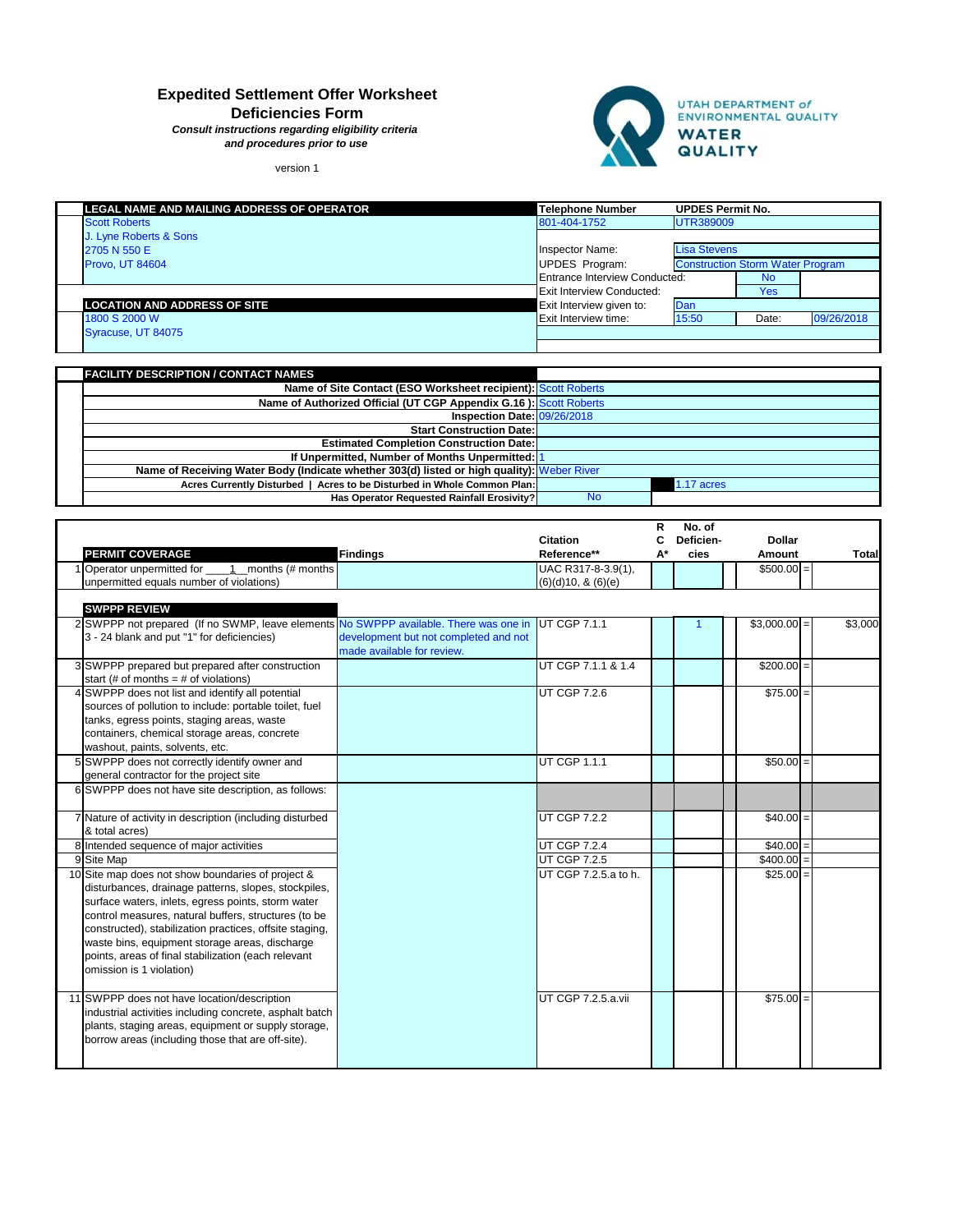| 12 SWPPP does not:                                         |                      |             |                                   |         |
|------------------------------------------------------------|----------------------|-------------|-----------------------------------|---------|
| Describe all pollution control measures (e.g. BMPs),       | UT CGP 7.2.9.a       |             | $$75.00$ =                        |         |
| and show details and specifications for proper             |                      |             |                                   |         |
| installation. (include 0.5 for description and 0.5 for     |                      |             |                                   |         |
| details & specifications for each BMP not provided         |                      |             |                                   |         |
| in SWPPP).                                                 |                      |             |                                   |         |
| 13 SWPPP does not describe permanent and interim           | UT CGP 7.2.9.c       |             | $$75.00$ =                        |         |
| stabilization practices                                    |                      |             |                                   |         |
| 14 SWPPP does not identify and show locations of the       | UT CGP 7.2.7         |             | $$100.00 =$                       |         |
|                                                            |                      |             |                                   |         |
| source of non-storm water and discharge.                   |                      |             |                                   |         |
| 15 SWPPP does not describe and show locations of           | UT CGP 7.2.8         |             | $$150.00$ =                       |         |
| natural buffer by water body(ies).                         |                      |             |                                   |         |
| 16 SWPPP does not describe the use of treatment            | UT CGP 7.2.9.b       |             | $$100.00 =$                       |         |
| chemicals                                                  |                      |             |                                   |         |
| 17 SWPPP does not have description of spill                | UT CGP 7.2.10.a      |             | $$50.00] =$                       |         |
| prevention and response procedures.                        |                      |             |                                   |         |
| 18 SWPPP does not have a description of measures           | UT CGP 7.2.10.b      |             | $$50.00$ =                        |         |
| that will be used to control waste on the site             |                      |             |                                   |         |
| including: demolition debris, spoils (unwanted dirt),      |                      |             |                                   |         |
| construction waste, hazardous or toxic waste, and          |                      |             |                                   |         |
| sanitary waste. (include 1 for each deficiency).           |                      |             |                                   |         |
|                                                            |                      |             |                                   |         |
|                                                            |                      |             |                                   |         |
| 19 SWPPP does not describe inspection procedures           | UT CGP 7.2.11        |             | $$50.00$ =                        |         |
| including inspectors (and certifications), inspection      |                      |             |                                   |         |
| schedules, inspection forms or checklists, and             |                      |             |                                   |         |
| procedures for corrective action. (1 violation for each    |                      |             |                                   |         |
| deficiency).                                               |                      |             |                                   |         |
| 20 SWPPP does not describe training of personnel           | UT CGP 6 & 7.2.12    |             | $$50.00$ =                        |         |
| responsible for conducting inspections, taking             |                      |             |                                   |         |
| corrective action, applying or storing treatment           |                      |             |                                   |         |
| chemicals, and those involved with design;                 |                      |             |                                   |         |
| installation; maintenance; and repair of storm water       |                      |             |                                   |         |
| control measures.                                          |                      |             |                                   |         |
| 21 Copy of permit and/or NOI not in SWPPP (each            | UT CGP 7.2.16        |             | $$50.00$ =                        |         |
| omission is 1 violation)                                   |                      |             |                                   |         |
| 22 SWPPP has not been updated to match corrections         | UT CGP 7.4.1         |             | $$100.00$ =                       |         |
|                                                            |                      |             |                                   |         |
| and modifications made on the site.                        |                      |             |                                   |         |
|                                                            |                      |             |                                   |         |
| 23 Copy of SWPPP not retained on site per permit           | UT CGP 7.3           |             | $$300.00 =$                       |         |
| conditions                                                 |                      |             |                                   |         |
| A SWPPP not made available upon request                    | UT CGP 7.3           |             | $$100.00$ =                       |         |
| 24 SWPPP not signed/certified                              | UT CGP 7.2.15        |             | $$50.00$ =                        |         |
|                                                            |                      |             | <b>Subtotal SWMP Deficiencies</b> | \$3,000 |
|                                                            |                      |             |                                   |         |
| <b>INSPECTIONS</b>                                         |                      |             |                                   |         |
|                                                            |                      |             |                                   |         |
| 25 Number of inspections not performed and                 | UT CGP 4.1.2, 4.1.3, |             | $$200.00$ =                       |         |
| documented either once every 7 days, or once every         | 4.1.4                |             |                                   |         |
| 14 days and within 24 hours after storm event              |                      |             |                                   |         |
| greater than 0.5 inches or greater (not required if:       |                      |             |                                   |         |
| permanent stabilization; runoff unlikely due to winter     |                      |             |                                   |         |
| conditions; once a month if temporarily stabilized)        |                      |             |                                   |         |
| (Count each failure to inspect and document as one         |                      |             |                                   |         |
| violation -- see next 5 rows).                             |                      |             |                                   |         |
|                                                            |                      |             |                                   |         |
| No inspections conducted and documented (if true           |                      | <b>TRUE</b> | True or                           |         |
| leave elements 26 to 29 blank):                            |                      |             | False                             |         |
| Number of inspections expected if performed                |                      |             |                                   |         |
| every 7 days:                                              |                      |             |                                   |         |
|                                                            |                      |             |                                   |         |
| Number of inspections expected if performed                |                      |             |                                   |         |
| biweekly:                                                  |                      |             |                                   |         |
| If known, number of days of rainfall of >0.5" that         |                      |             |                                   |         |
| occurred during the construction time.                     |                      |             |                                   |         |
| 26 Inspections not conducted by qualified personnel        | UT CGP 4.1.1         |             | $$40.00$ =                        |         |
| 27 All areas with construction activity disturbance,       | <b>UT CGP 4.1.5</b>  |             | $$40.00$ =                        |         |
| storm water control measures, construction support         |                      |             |                                   |         |
| areas, exposed to precipitation with storm water           |                      |             |                                   |         |
| flows, temporarily stabilized areas, and storm water       |                      |             |                                   |         |
| discharge points not inspected.                            |                      |             |                                   |         |
| 28 Incomplete site inspection reports (date, name and      | UT CGP 4.1.5         |             | $$40.00$ =                        |         |
| qualifications of inspector, weather information,          |                      |             |                                   |         |
| location of sediment/pollutant discharge, BMP(s)           |                      |             |                                   |         |
|                                                            |                      |             |                                   |         |
| requiring maintenance, BMP(s) that have failed,            |                      |             |                                   |         |
| BMP(s) that are needed, corrective action required         |                      |             |                                   |         |
| including changes/updates to SWPPP and<br>schedule/dates). |                      |             |                                   |         |